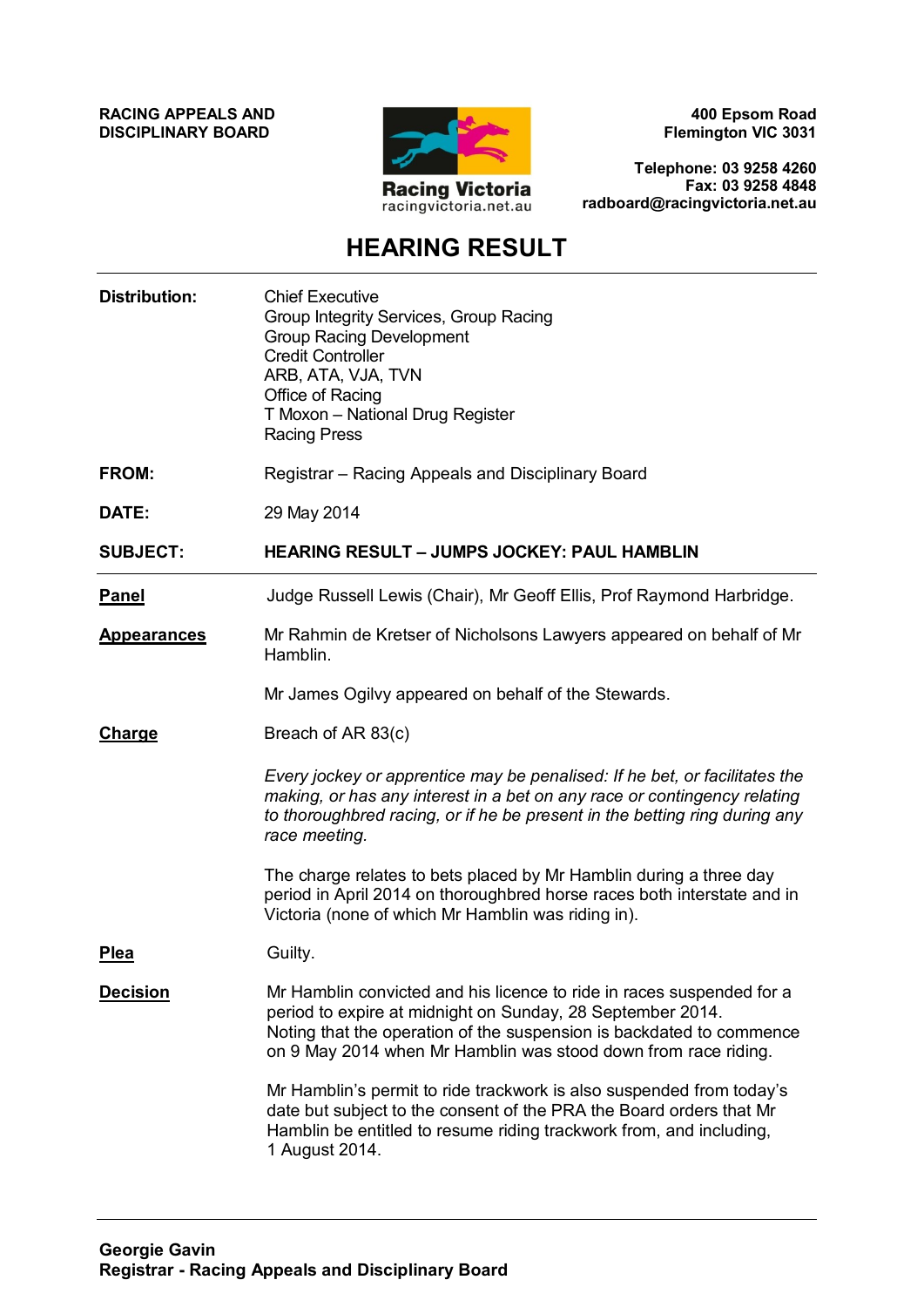# **TRANSCRIPT OF PROCEEDINGS**

### **RACING APPEALS AND DISCIPLINARY BOARD**

 $\mathcal{L}_\text{max}$  , and the contribution of the contribution of the contribution of the contribution of the contribution of the contribution of the contribution of the contribution of the contribution of the contribution of t

#### **HIS HONOUR JUDGE R.P.L. LEWIS, Chairman MR G. ELLIS PROF R. HARBRIDGE**

#### **EXTRACT OF PROCEEDINGS**

#### **DECISION**

#### **JUMPS JOCKEY: PAUL HAMBLIN**

#### **MELBOURNE**

#### **THURSDAY, 29 MAY 2014**

MR J. OGILVY appeared on behalf of the RVL Stewards

MR R. DE KRESTER (instructed by Nicholsons Lawyers) appeared on behalf of Mr P. Hamblin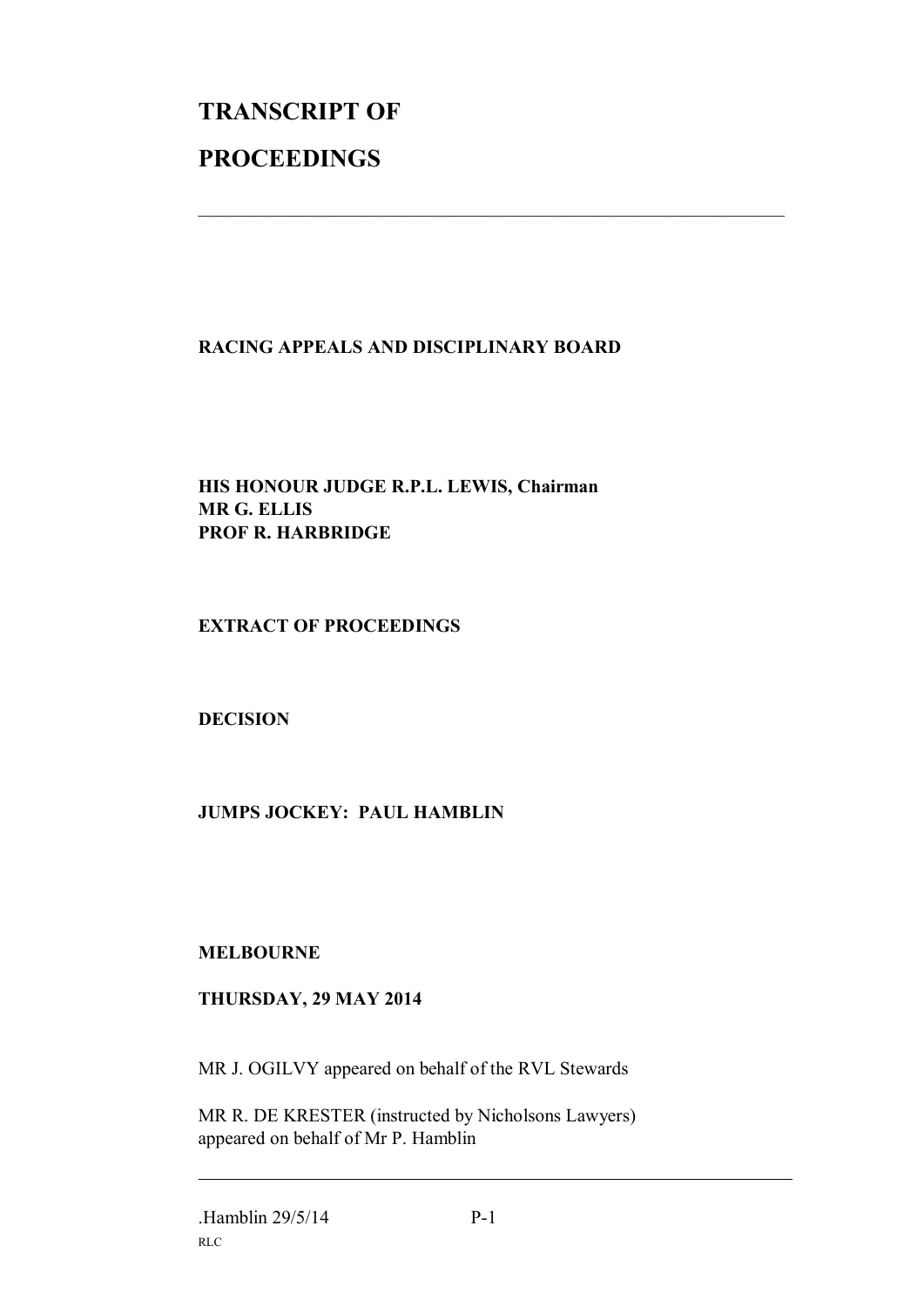CHAIRMAN: Paul Hamblin, you have pleaded guilty to a charge laid under Australian Rule of Racing 83C, in that as a licensed jockey, you placed 39 bets on thoroughbred racing in the period 11 April to 13 April 2014. Approximately 75 per cent of the 39 bets were yours and the remainder were placed by you on behalf of a female friend and your brother. The majority of the wagers were of relatively small amounts. Seven bets were of the value of more than \$20. The highest figure was \$132. The bets in the higher range were what may be termed "exotic bets". All bets were in cash and placed on the tote at three hotel venues. The bets were mainly in relation to interstate meetings, Doomben, Randwick and Wagga Wagga. None of the bets were placed on jumping events. I interpolate to emphasise that none were placed on a horse in any race in which you rode.

In this case, the Board is not assisted by penalties imposed in the cases of Shinn, Robl and, more recently, Oliver. Clearly, the facts and circumstances relating to those cases were far removed from your situation. In the Board's view, your betting over a three-day period was an exercise in stupidity. The Board rejects your assertion that you had a brain snap, since the betting extended over three days.

Aggravating features of your offending were your disregard of a newsletter from the Victorian Jockeys Association in March 2014 and your reluctance immediately to make a clean breast of things when interviewed by Stewards. A reading of the transcript shows that you lied and prevaricated when questioned by Stewards. Eventually you made relevant admissions.